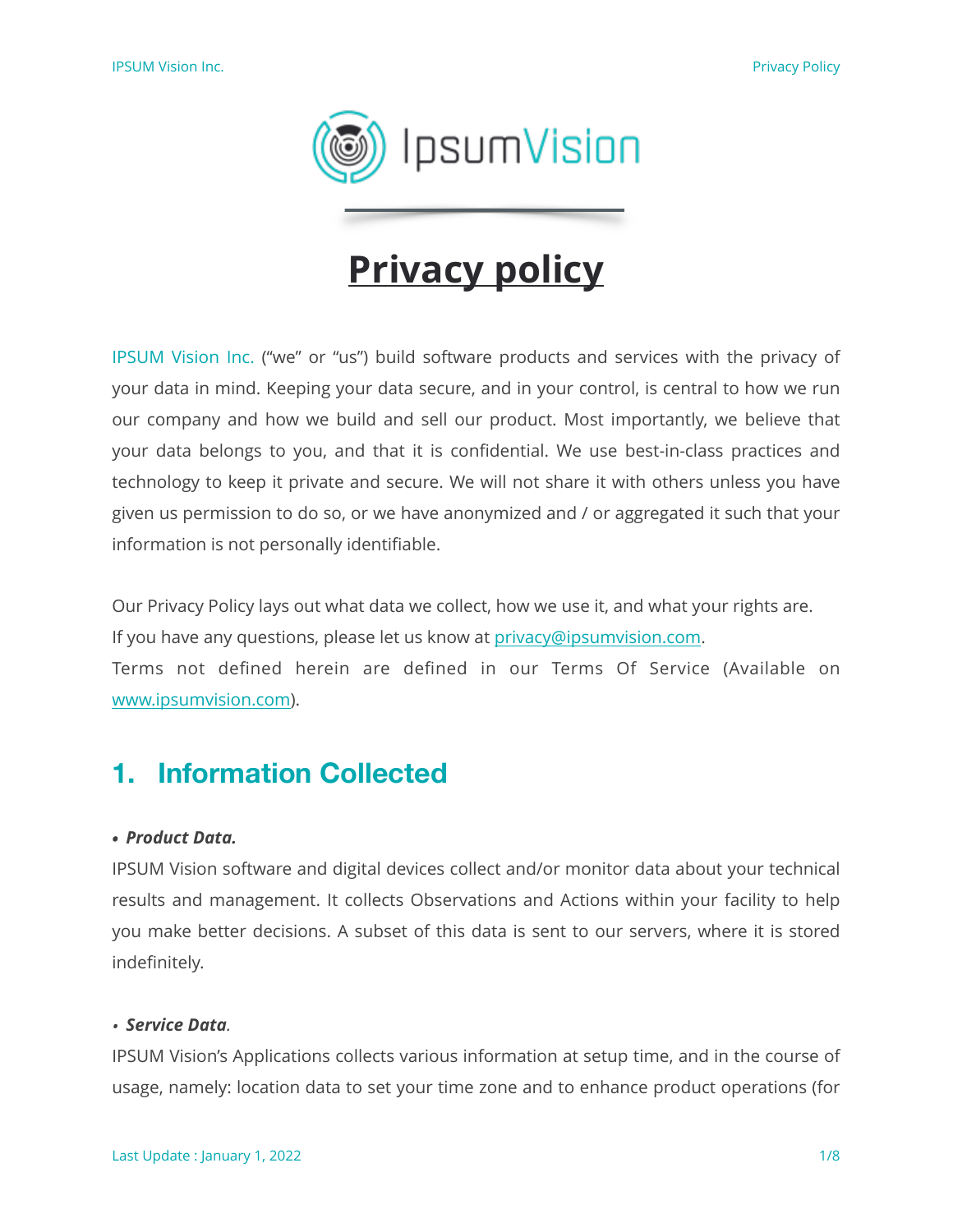example, to correlate to weather); application usage information to monitor customer experience; and crash and error information for improving application experience.

#### *• Information for Purchase.*

If your purchase is made on IPSUM Vision's website, we collect information about the purchase and delivery of the products. This includes your email address, billing and shipping address, and (optionally) your phone number.

Credit card information is not collected by IPSUM Vision and is processed by a third party. If you pay using PayPal, their Privacy Policy is located here: [https://www.paypal.com/us/](https://www.paypal.com/us/webapps/mpp/ua/privacy-full) [webapps/mpp/ua/privacy-full .](https://www.paypal.com/us/webapps/mpp/ua/privacy-full)

#### *• General Website Data.*

We collect information about you in various ways when you use the Site.

We collect personal information you provide to us. For example, we collect your name, email address, and other information you provide via the Site when you submit inquiries or request more information about our Product and Service.

When you visit our Site, some information is automatically collected. For example, when you visit our Site your computer's operating system, Internet Protocol (IP) address, access times, browser type and language, and the website you visited before our site are logged automatically.

We also collect information about your usage and activity of the Site.

#### *• Cookies.*

We may automatically collect information using "cookies." Cookies are small data files stored on your hard drive by a website. Among other things, cookies help us improve our Site and your experience. We may also use cookies to gauge site usage, conduct research and diagnostics to improve the content we provide you, our products and services, to help us analyze general web traffic, and to improve our campaign effectiveness. Please refer to our [Cookie policy.](http://www.crm-vision.com/WebPages/WebPage/c044a6e7-6cf8-4e00-fd8f-08d63383b05c)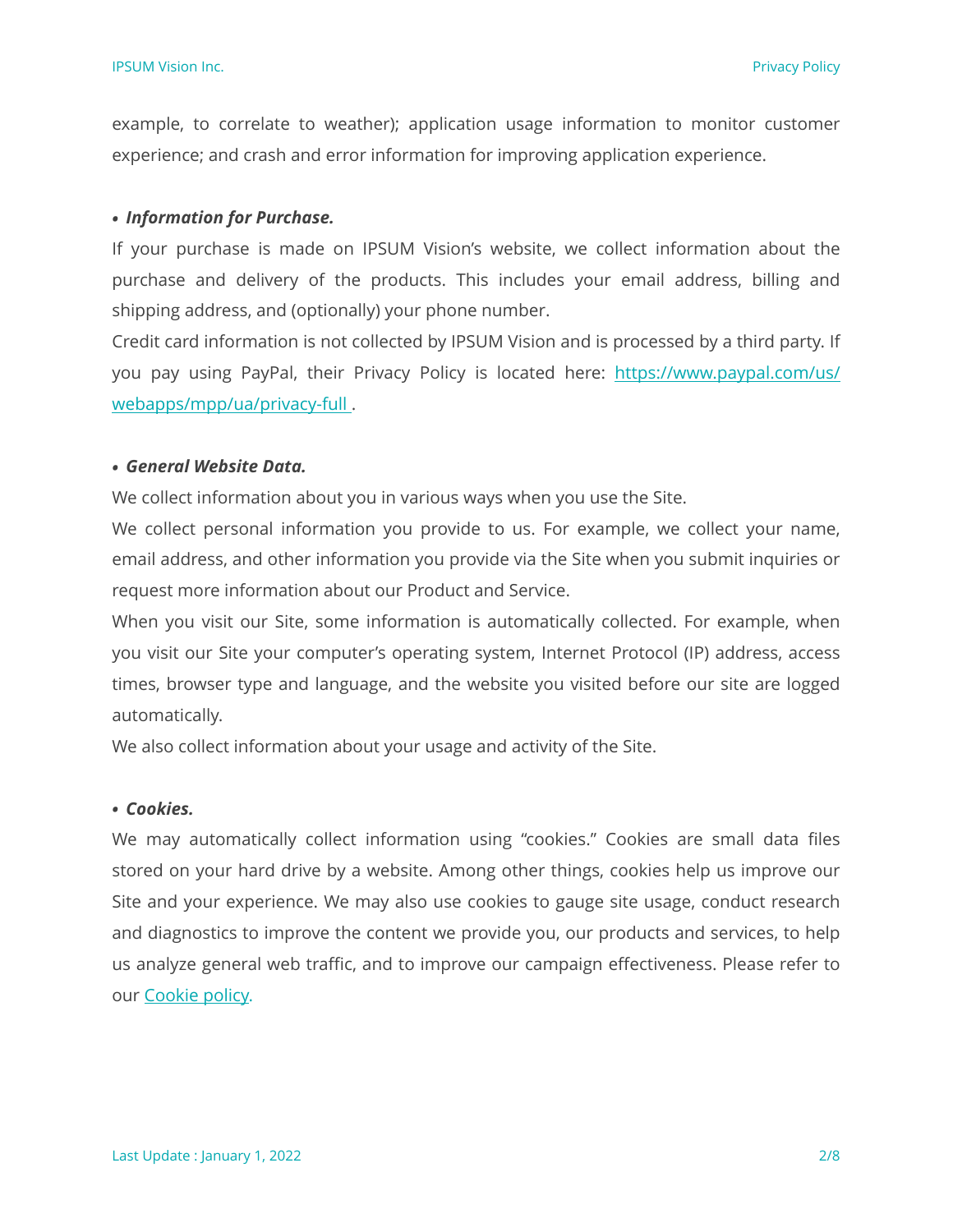#### *• Web Beacons.*

We may collect information using Web beacons. Web beacons are electronic images that may be used via the Service or in our emails. We use Web beacons to deliver cookies, count visits, understand usage and campaign effectiveness and to tell if an email has been opened and acted upon.

#### *• Third Party Applications*

We may link to certain third party websites and applications, such as Facebook.

In those circumstances, your use of the Site will be subject to this Privacy Policy and our Terms & Conditions, whether you are required to click through or otherwise.

In addition, the third party website may also impose its own terms and conditions and privacy policies on your activities on their Site.

HOWEVER YOU ACCESS OUR SITE, YOU AGREE TO BE BOUND BY AND COMPLY WITH THIS PRIVACY POLICY AND IPSUM VISION TERMS & CONDITIONS AND WAIVE ANY OBJECTION TO THE ENFORCEABILITY THEREOF WITH RESPECT TO YOUR USE OF THE SITE.

We may use tools offered by third party services, such as Facebook, to send data about actions users take on our site.

These third party services may use such data to provide measurement services to IPSUM Vision or to target ads.

By continuing to browse on our website, you consent to cookie (or other tracking technologies) collected by IPSUM Vision or its third party vendors, for the purpose of serving targeted advertising.

## **2. Use of Information We Collect**

It is always up to you whether to disclose personally identifiable information to us, although if you elect not to do so, we reserve the right not to register you as a user or provide you with any products or services.

 "Personally identifiable information" means information that can be used to identify you as an individual, such as, for example:

• your name, company, email address, phone number, billing address, and shipping address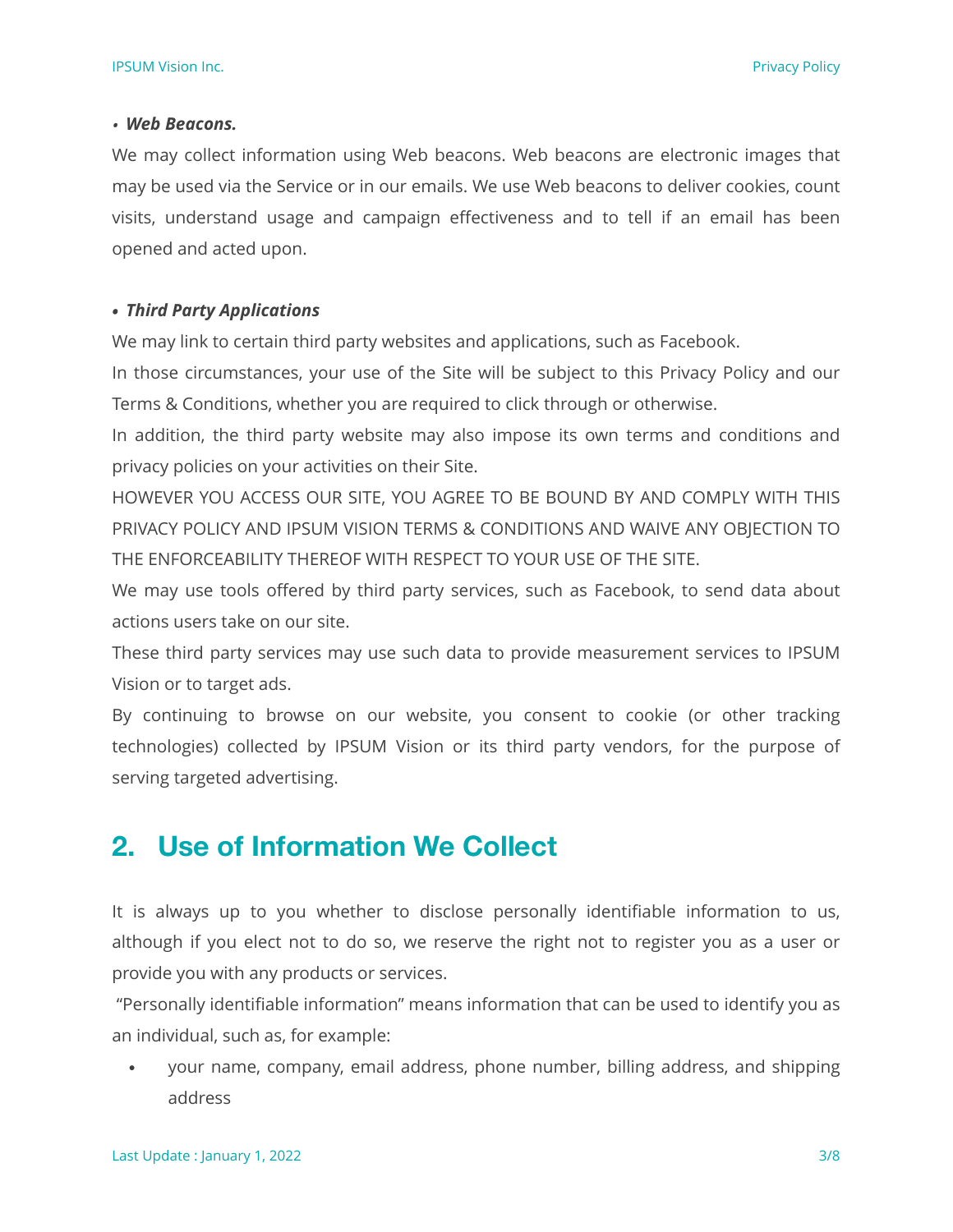- your Company user ID and password (if applicable)
- any account-preference information you provide us
- your computer's domain name and IP address, indicating where your computer is located on the Internet
- session data for your login session, so that our computer can 'talk' to yours while you are logged in

If you do provide personally identifiable information to us, either directly or through other business partner, we will:

- not sell or rent it to a third party without your permission although unless you opt out (see below), we may use your contact information to provide you with information we believe you need to know or may find useful, such as (for example) news about our services and products and modifications to the Terms of Service;
- take commercially reasonable precautions to protect the information from loss, misuse and unauthorized access, disclosure, alteration and destruction;

No information that we collect that is identifiable to you will be used in any way outside of our company without your express consent, except to the extent identified herein.

We may use information that we collect in the following ways:

- To improve our Services, Products and Sites. This includes improvements that are specific to your facility and that improve the Products, Service, and Site.
- To identify opportunities for you to improve the efficiency of your facility.
- To send you alerts that you have enabled in your profile setting.
- To provide you with information specific to your facility, like a summary of significative results, or comparative information relative to others.
- To understand you and your preferences to enhance your experience and enjoyment using our Site, Product, and Service.
- To respond to your comments and questions and provide customer service.
- To provide and deliver the Product and Service you request.
- To send you related information, including confirmations, invoices, technical notices, updates, security alerts, and support and administrative messages.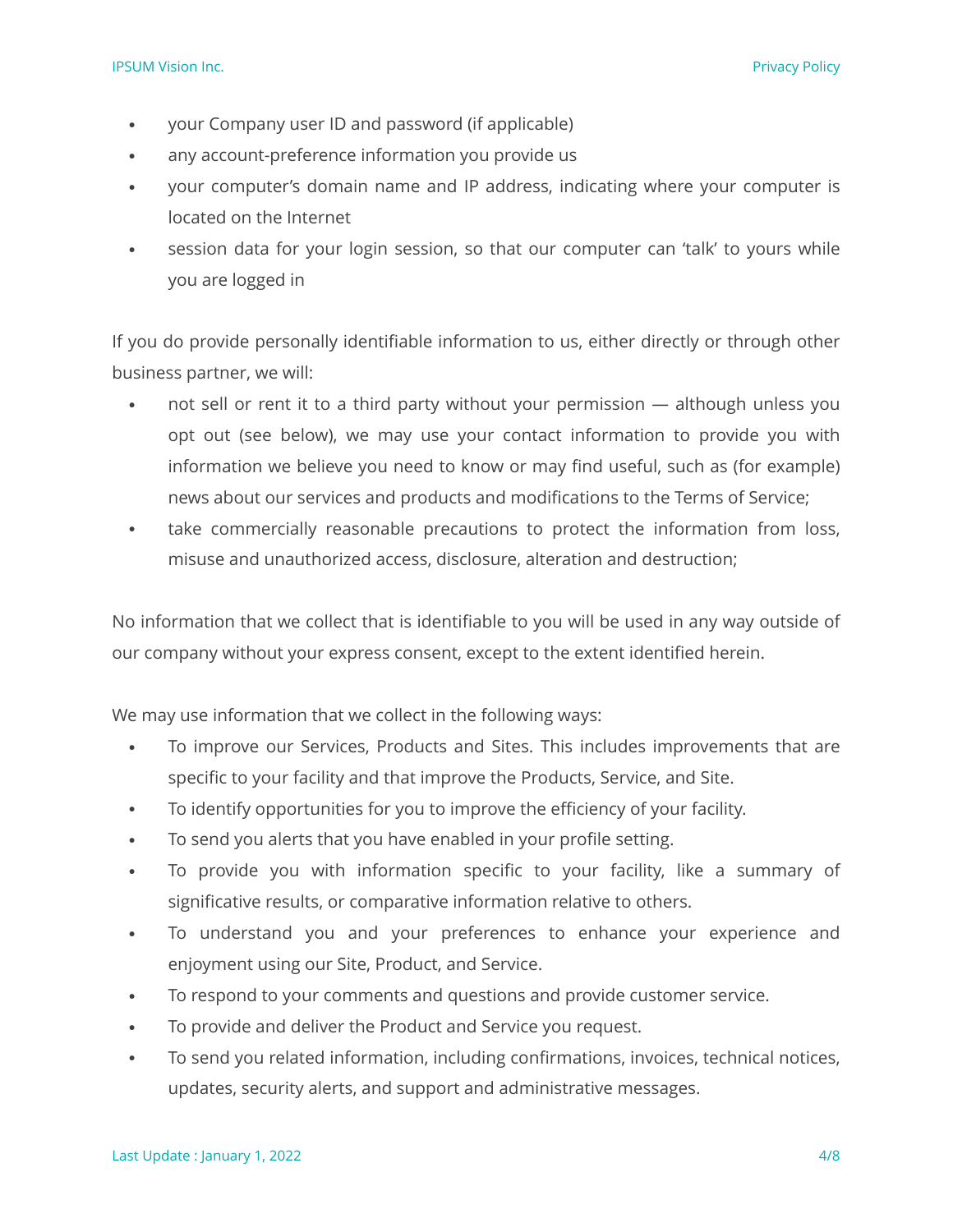- To link or combine your information with other personal information we get from third parties, to help understand your needs and provide you with better service.
- To provide you with more personalized advertisements, which may include providing third party advertising vendors with data collected to target advertising based on the end users' online activity.

# **3. Sharing of Personal Information**

We do not share your personal information with third parties except:

- as necessary to provide services or products you have ordered;
- in other ways described in this privacy policy or to which you have otherwise consented;
- in the aggregate with other information in such a way so that your identity cannot reasonably be determined (for example, statistical compilations);
- as required by law, for example, in response to a subpoena or search warrant;
- to outside auditors who have agreed to keep the information confidential;
- as necessary to enforce the Terms of Service;
- as necessary to protect the rights, safety, or property of , its users, or others; this may include (for example) exchanging information with other organizations for fraud protection and/or risk reduction.
- with third party Referral Partners, consultants and other service providers who need access to your information
- in connection with or during negotiation of any merger, financing, acquisition, or dissolution, transaction or proceeding involving sale, transfer, divestiture, or disclosure of all or a portion of our business or assets to another company.

### **4. Security of your Personal Information**

We take reasonable steps to help protect your personal information in an effort to prevent loss, misuse, and unauthorized access, disclosure, alteration, and destruction.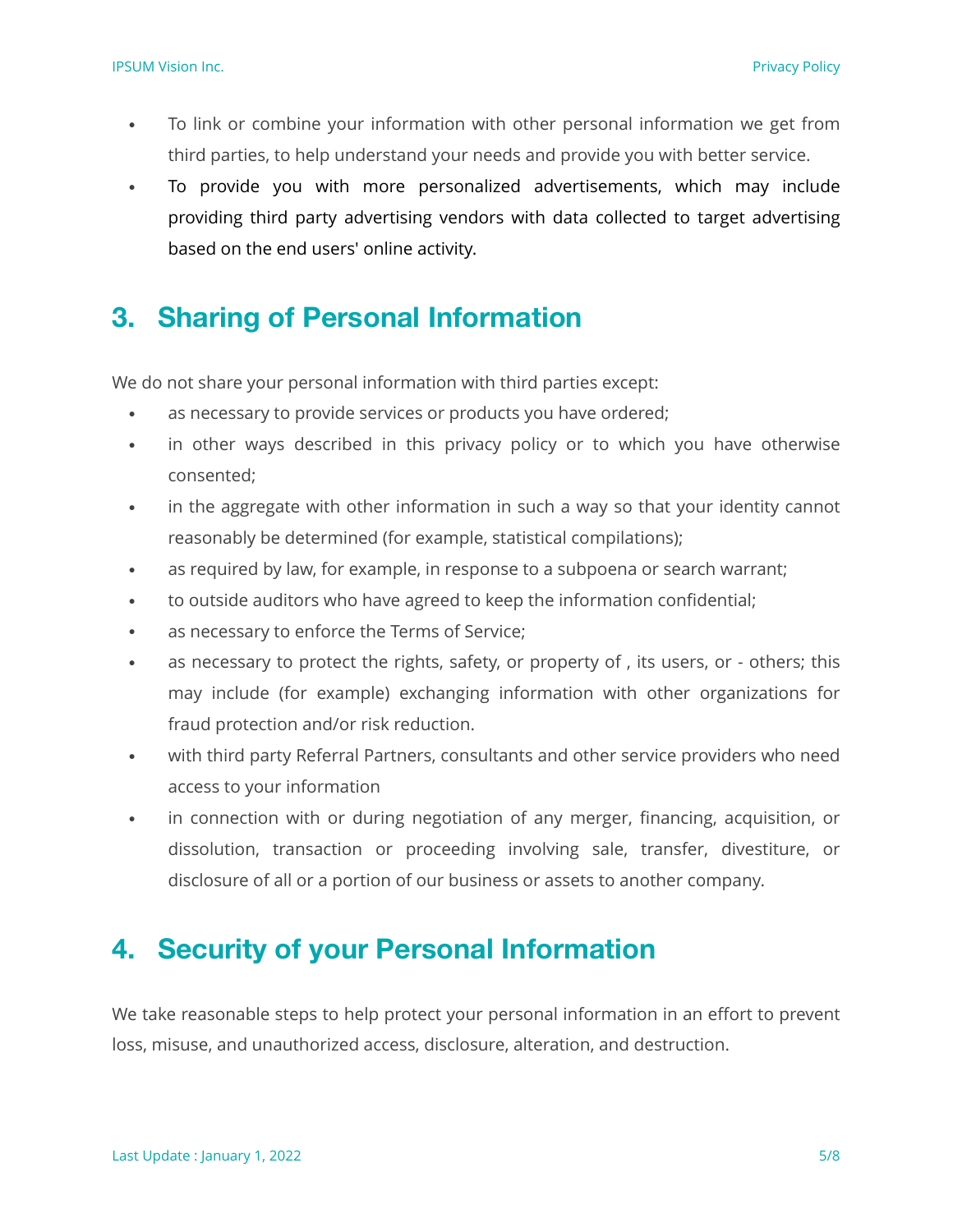# **5. Data storage**

IPSUM Vision may store and process personal information in Canada and other countries which may have data protection rules that are different from those of your country. Your data may be stored on servers provided by third party hosting vendors with whom we have contracted.

## **6. Your Information Choices and Changes**

You always have the right to request information about your stored data, its origin, its recipients and the purpose of its collection at no charge. You also have the right to request that it be corrected.

If you terminate the Service and uninstall or deactivate the Hardware, you may request that we delete all of the Product Data and Information for Purchase that was collected for your Account. To request this, please send an email to [privacy@ipsumvision.com](mailto:privacy@ipsumvision.com?subject=Privacy%20Delete%20Request&body=Please%20write%20your%20Name.%20We%20will%20come%20back%20to%20you%20to%20confirm%20your%20decision%20before%20deleting%20Data..).

You may opt out of receiving promotional emails from us by following the instructions in those emails. If you opt out, we may still send you non-promotional emails, such as emails about your accounts or our ongoing business relations.

You may also send requests about your contact preferences and changes to your information including requests to opt-out of sharing your personal information with third parties by emailing [privacy@ipsumvision.com.](mailto:privacy@ipsumvision.com?subject=Contact%20preference%20change%20&body=Please%20write%20your%20name%20and%20we%20will%20come%20back%20to%20you%20to%20do%20the%20changes.)

Most Web browsers are set to accept cookies by default. If you prefer, you can usually choose to set your browser to remove cookies and to reject cookies. If you choose to remove cookies or reject cookies, this could affect certain features or services of our Service. You can opt-out of the collection and use of information for ad targeting by visiting the NAI website opt-out page here: [http://www.networkadvertising.org/choices/ o](http://www.networkadvertising.org/choices/)r the DAA opt-out page here: <http://www.aboutads.info/>.

# **7. Your privacy responsibilities**

To help protect your privacy, be sure: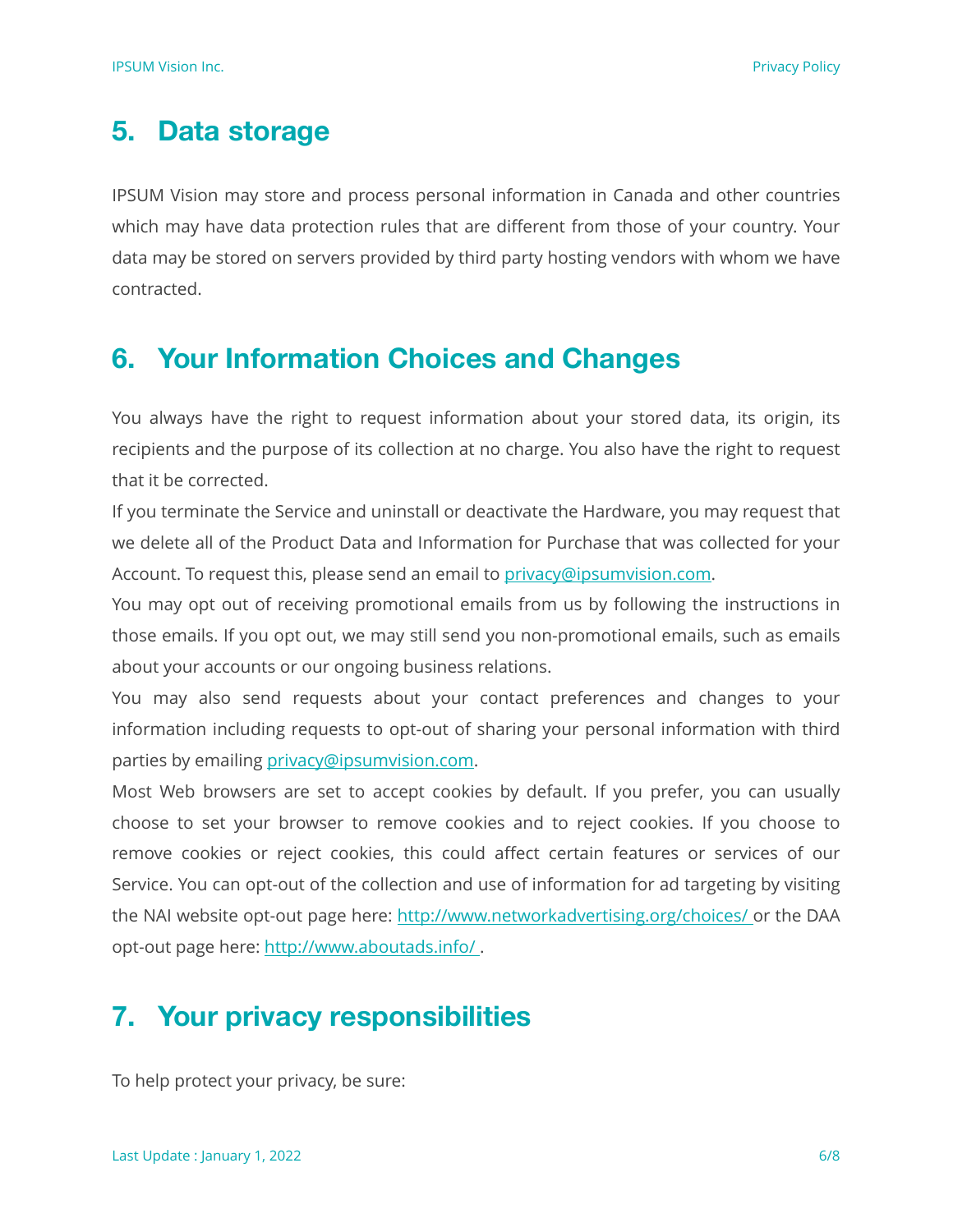- not to share your user ID or password with anyone else;
- to log off the Company website when you are finished;
- to take customary precautions to guard against "malware" (viruses, Trojan horses, bots, etc.), for example by installing and updating suitable anti-virus software.

### **8. Notice to European Union users**

Our Company's operations are located primarily in Canada. If you provide information to us *from European Union*, the information will be transferred out of the European Union (EU) to Canada. By providing personal information to us, you are consenting to its storage and use as described herein.

However, and for any of our customers around the world, we are complying with the General Data Protection Regulation [\(EU\) 2016/679](https://eur-lex.europa.eu/eli/reg/2016/679/oj) for all our products and services.

In the event Ipsum Vision needs to use or transfer the personal data/contact information outside the European Economic Area ("EEA") or transfer or share personal data/contact information to/with its affiliates and/or its subsidiaries and/or its personnel who are located in a country which does not provide adequate protection for the personal data/ contact information under the law, Ipsum Vision shall obtain your advanced express and explicit consent .

### **9. Breaches**

Personal data breach is defined as a breach of security leading to the accidental or unlawful destruction, loss, alteration, unauthorized disclosure of, or access to, personal data transmitted, stored or otherwise processed

Any breach in the disclosure, use and/or transfer of such personal data/contact information must be reported to the Privacy Commissioner as soon as feasible after the organization determines that the breach has occurred, unless the breach is unlikely to result in risk to the data subject.